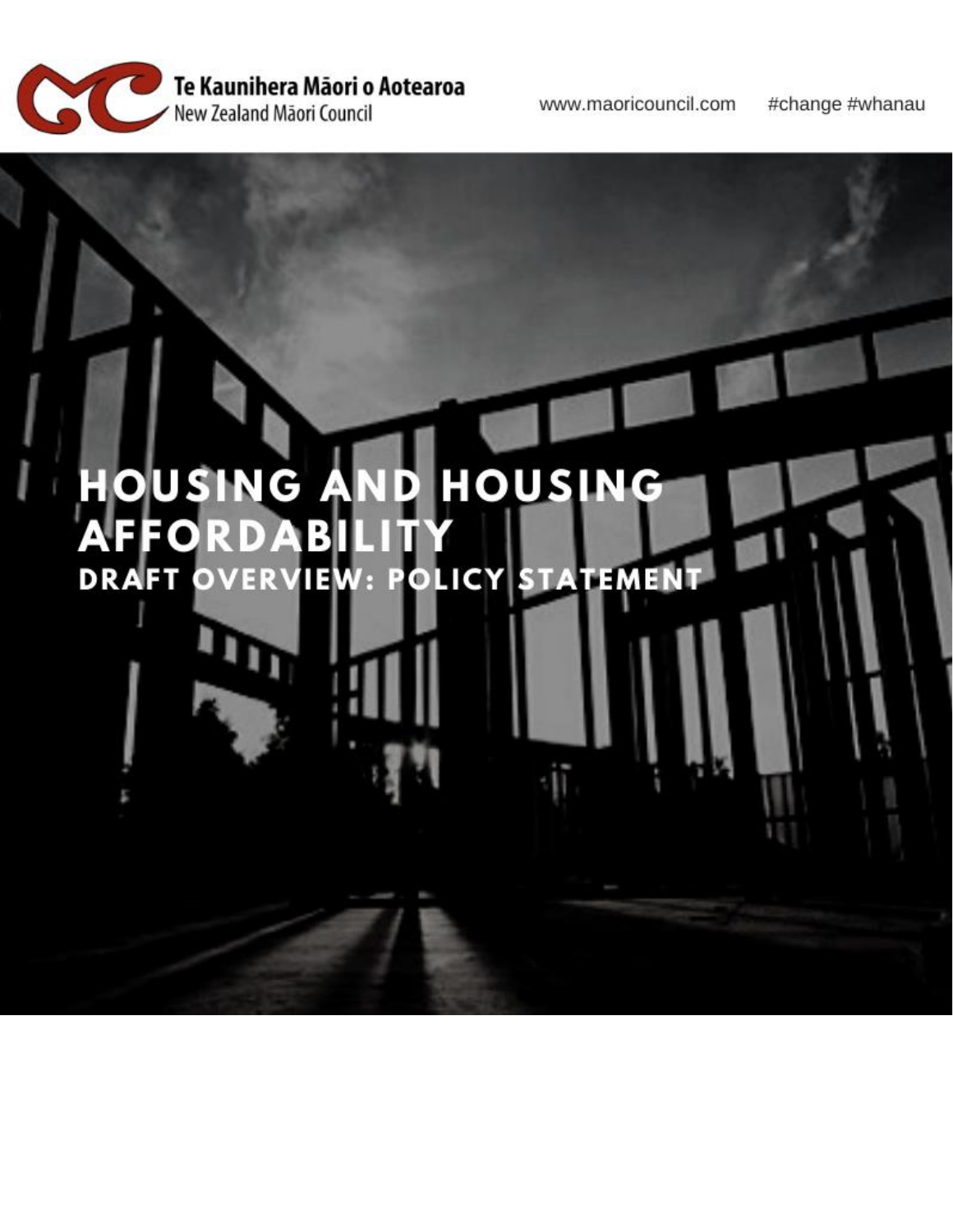# **Contents**

| Some of the key points in developing the policy around housing and housing affordability include: 2 |  |
|-----------------------------------------------------------------------------------------------------|--|
|                                                                                                     |  |
|                                                                                                     |  |
|                                                                                                     |  |
|                                                                                                     |  |
|                                                                                                     |  |

## <span id="page-1-0"></span>**Context and overview**

One of the single largest challenges that Maori face today is a combination of a lack of affordable housing when it comes to market rent alongside the inability be able to afford to buy in key centers across the country. Over the last decade Maori and Iwi organisations have been doing a lot of the heavy lifting as years of under investment in public housing now translate into higher rates of homelessness and the increasing disparity between Maori and non-Maori. Our ability to be able to rent affordably where we live, and work combined with a fair and reasonable pathway to home ownership are still things that many people struggle with. The Council mandated a new National Taskforce of the New Zealand Maori Council in 2018 under the auspices of a terms of reference. People did not need to be a member of the Taskforce instead our approach was to include people with both professional experience of the issues alongside those with a lived experience. Along the way we have acted on a few fronts where resources have been created around Maori Rates and the rights of whanau as well as knowing your rights when it comes to the rental market. In drafting our approach to housing and housing affordability in this draft policy statement we have done the following:

- 1. The Council's National Taskforce on Housing and Housing Affordability have met several times over the last twelve months to kick start the conversation and table both the challenges and opportunities – this has led Council to then review the sector, data and available research
- 2. Council representatives have attended Government organized hui about housing and engaged with both Housing New Zealand and the new Urban Housing Authority
- 3. A survey has been conducted using our maorieverywhere.com data base to seek feedback from the general Maori public on their thoughts, insights and ideas
- 4. Several experts have been involved in the development of questions relating to the way forward

# <span id="page-1-1"></span>**Some of the key points in developing the policy around housing and housing affordability include:**

1. The lack of addressing the root cause of in affordability in terms of both owning and rent – the fact that Maori are more likely to members of the low wage, low skilled growth of the economy. This means that mean will only ever be able to keep up with the cost of living and, in some cases, are unable to do even that.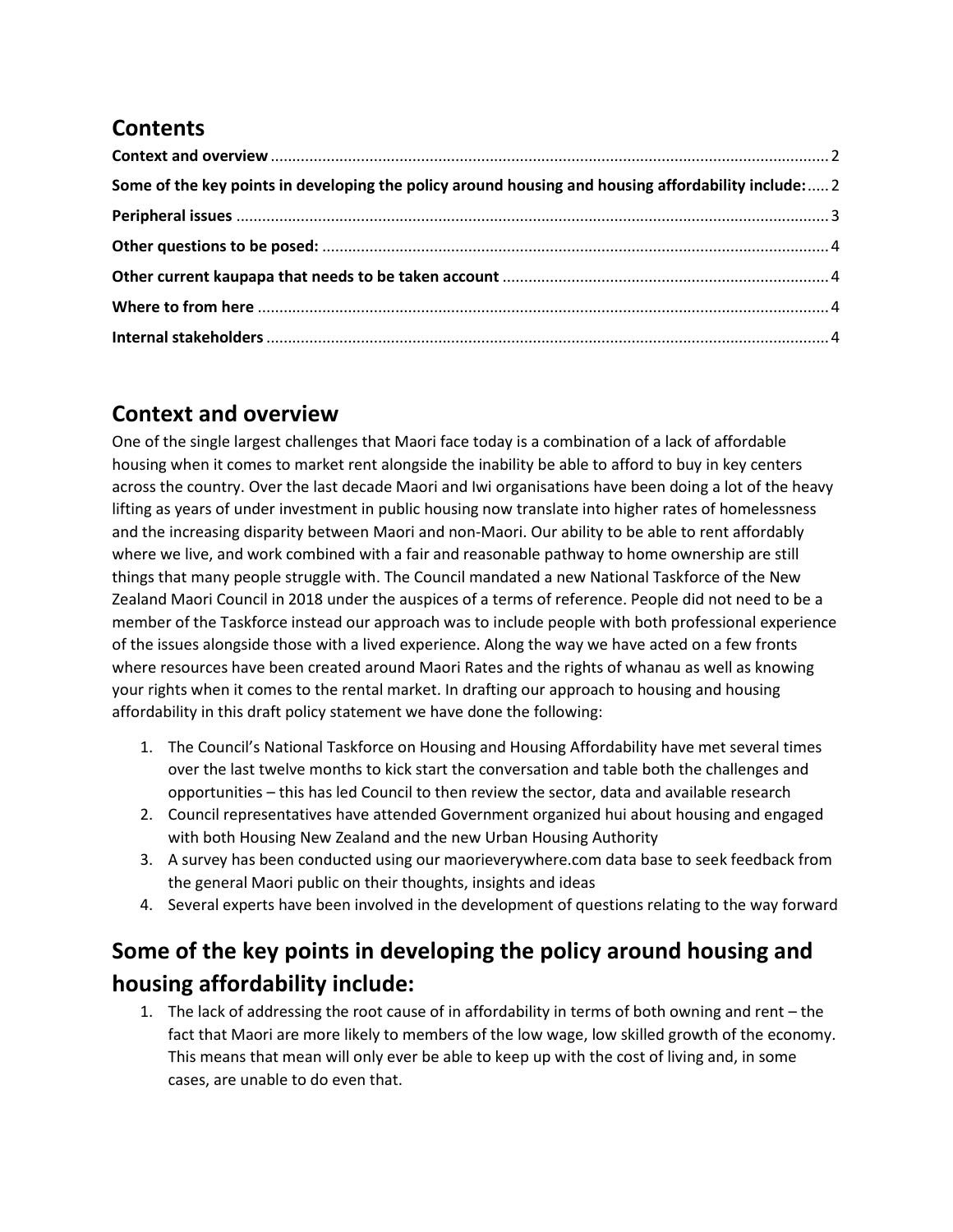- 2. This means that many of our people are unable to save the deposit required for a home loan and this is reinforced by lower than average rates of savings amongst Maori.
- 3. The question of land use where it is the Governments responsibility to build public housing thereby using Government land and yet a major push is through forms of public private partnerships between Iwi and the Government for the utilization of Maori land – this in turn limits the potential economic growth of parcels of land that could otherwise be providing a larger economic return. This is again reinforced by the value of a housing asset potentially being worth less than a business-related investment on the same parcel of land that could also be a net job creator.
- 4. This in turn means that an Iwi may have less land made available for economic development purposes while the Crown investment is only likely to include investment in the build of the houses on the land as opposed to additional compensation to allow the Iwi to supplement the loss of economic development potential.
- 5. The absence of a cohesive plan addressing the challenges of Maori housing in both an urban and provincial setting does not consider the overall challenges of affordability and the broader role Maori play in the economy from employment opportunities and participation and so on. For example, the Government may suggest that an ideal scenario may be to build more housing on Maori land in the regions in partnership with Iwi and yet there may be little happening when it comes to economic development that creates jobs for those same Maori to work in. In addition, by potentially building on Maori land it could inhibit Iwi and Hapu from economically developing that portion of land – this causes us to believe that the both Iwi, Hapu and individuals' risk being further trapped in the poverty cycle. In the urban environment access to land to develop remains a challenge.

## <span id="page-2-0"></span>**Peripheral issues**

Then there are other issues that also need to be dealt with that the Government is not necessarily addressing that the New Zealand Maori Council feels are not being considered:

1. The role of Te Puni Kokiri in managing the Maori Housing Network – the Government had recently announced a \$40 million investment over four years (or \$10 million per annum) that will led to 100 homes being repaired and 10 new homes being built. Firstly, Te Puni Kokiri has a history of underperformance where we often see the Crown paying the Crown. In other words, how much of the \$10 million will actually reach the end consumer before the fund has been depleted. Secondly, it should be the role of Housing New Zealand to ensure that public housing stock is adequately maintained not a Government policy agency. Fourthly the data tells us (Statistics NZ 2016) that the average cost of building a new home (excluding land) is as high as \$532,000 in Waitemata and as low as \$266,000 in Manurewa / Papakura. Both areas have high Maori population rates and therefore the investment made in new housing stock (this assumes the land being built on would be Maori or Crown land). This would mean ten new houses in Waitemata would cost \$5.3 million to build. Then, taking Te Puni Kokiri's own policy statements of repairing 100 existing homes, you must assume that the average maintenance on a single property would be on average \$20,000 per home – or \$2 million with the costs of administering the program the \$10 million in additional funding is gone. In the Auckland CBD alone, it is estimated that more than 60% of those who are homeless are Maori. Of course, the fund itself is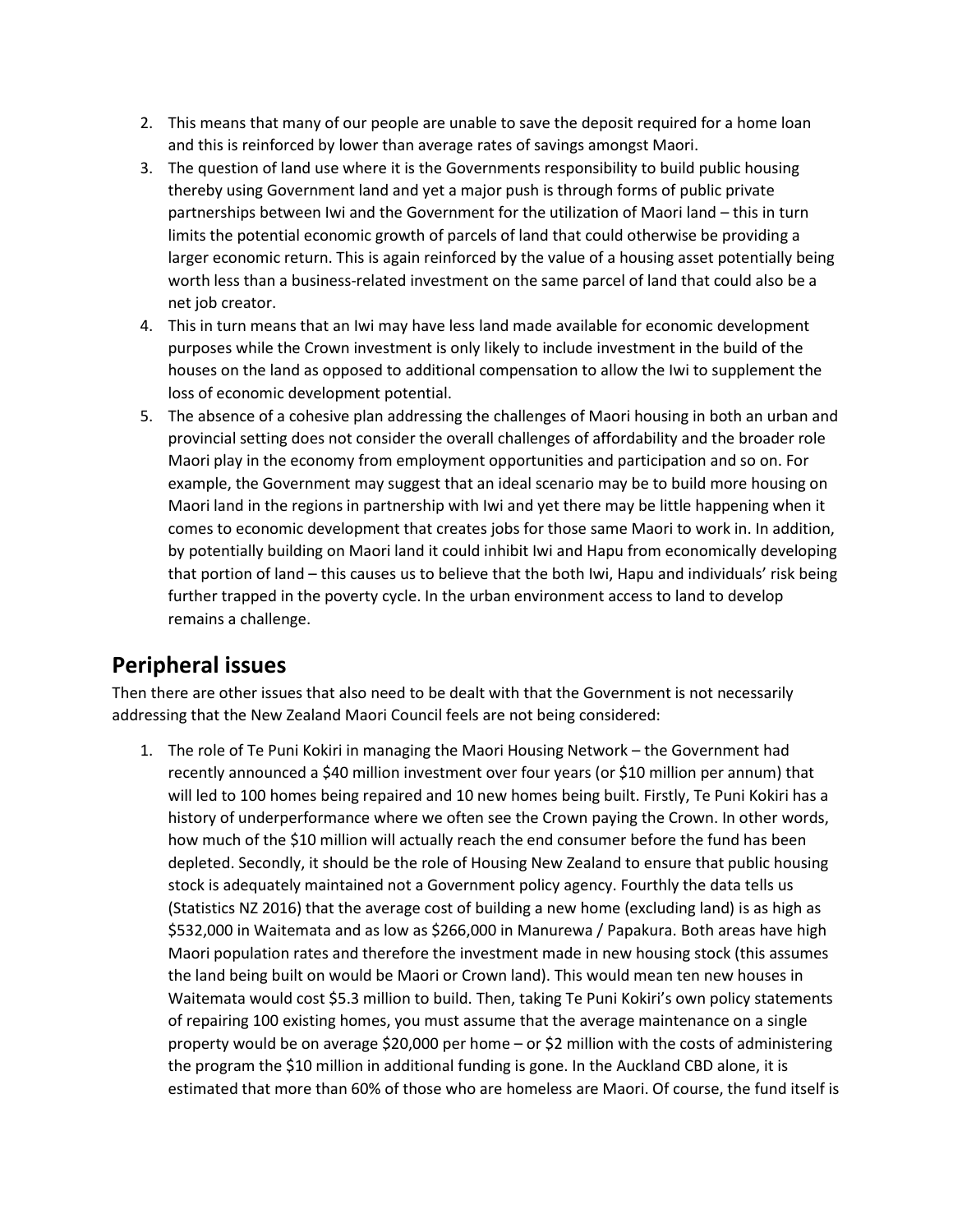more attune to Papakainga housing models – if you again use the Statistics New Zealand data from 2016 you could realize a higher number of houses being built but the quid pro quo comes down to where the homes were going to build while running the same risks that proposals might be prioritized over others thereby locking many applicants out.

## <span id="page-3-0"></span>**Other questions to be posed:**

- Affordable Housing rentals in our Urban areas this will focus in on our people in the large city markers where affordable rent is always going to be tied with income. Do we have enough state housing stock in kay locations, what does the build cycle look like? How many new properties are coming online both through the private rental market and the state housing sector? Where are the hot spots when it comes to Maori affordable rentals in our urban areas?
- Affordable Housing rentals in our provincial areas in the regions housing is often not discussed and yet there is equal pressure, high demand and low availability – therefore what does a plan look like to develop more rental opportunities – what does it look like and how much could it cost? Is there an incentive-based program to get more Maori landowners (as opposed to just Iwi and Hapu) to get into the rental development market and if so could we design a start-up grant process to give them access to both capital and finance to get the job done?
- Affordable Housing Maori as first home buyers many of our people struggle to save for a deposit because they are members of the low wage growth side of the economy as well as the low skills side. For every dollar earnt very little is, therefore provisioned towards savings. Is it possible to develop up a first home buyers grant process specifically for Maori first home buyers or relax the loan to value ratio for Maori and tail in the risk at the back end of the loan? A support package to get whanau into their first home could be the way to go
- Affordable Housing security in housing for Maori in retirement what does Kaumatua housing look like or just additional support for our people living into their latter years by remaining in their current home or moving into a form of retirement in Kaumatua villages – is it possible to even look at different models to support our people suffering from debilitating diseases such as dementia and Alzheimer's?
- Affordable Housing Maori Housing Development Commission the reality is that Maori and housing is a difficult structure to

## <span id="page-3-1"></span>**Other current kaupapa that needs to be taken account**

- 1. Te Ture Whenua Legislation
- 2. The Public Works Act reforms
- 3. Matters related to the Resource Management Account
- 4. Developing policy around the economy and wage growth
- 5. Local Government and Rates

#### <span id="page-3-2"></span>**Where to from here**

• Approval of this document to now shift into final policy mode

#### <span id="page-3-3"></span>**Internal stakeholders**

- Executive Committee
- Housing lead / Ngaio Te Ua